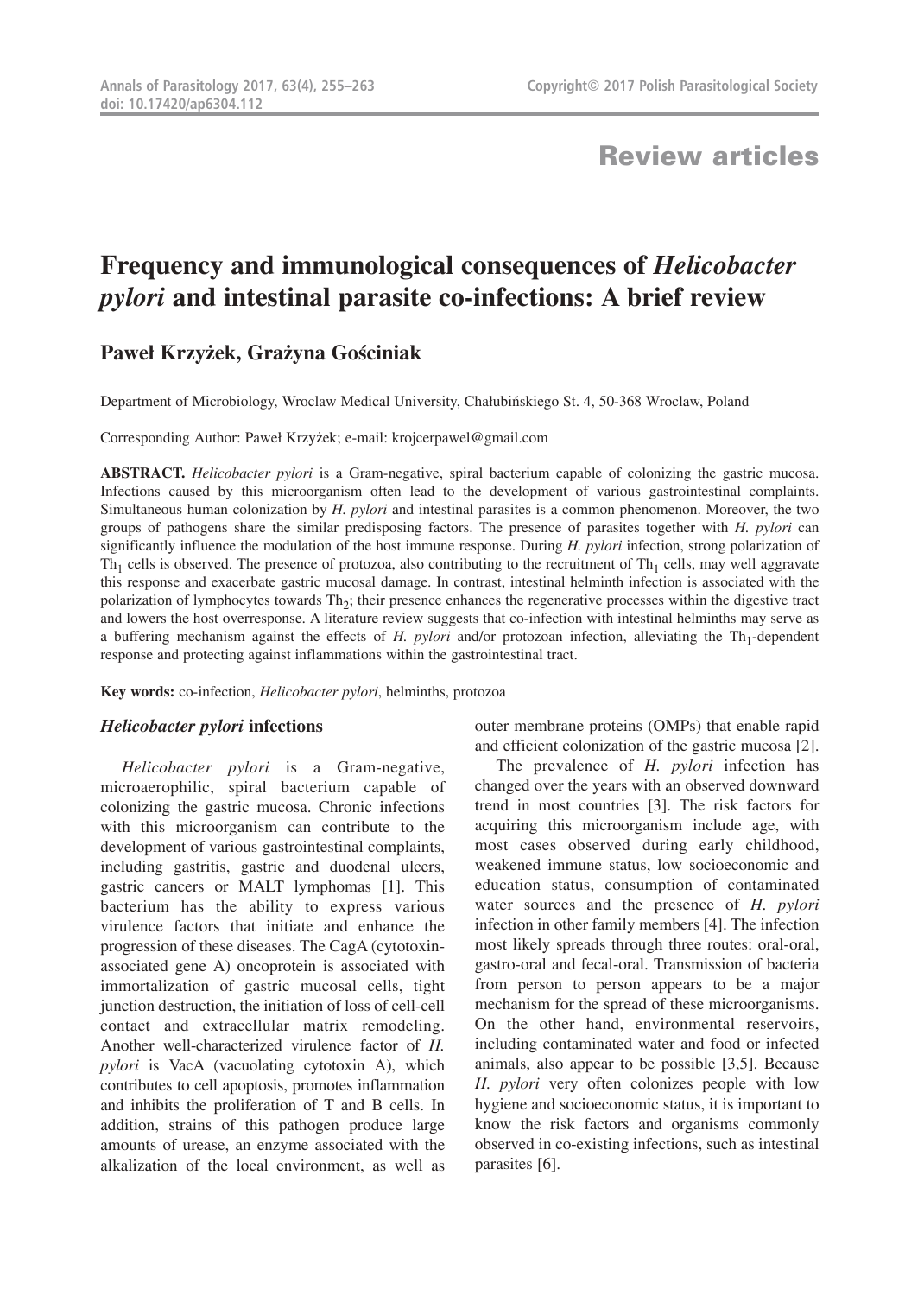### *H. pylori* **and intestinal parasites co-infections**

Infections caused by soil parasites, both protozoa and helminths, are the most common infections observed in people living in developing countries [7]. This is due to the ease of transmission of these etiological agents in high temperature and humidity conditions, reduced hygiene, overpopulation and consumption of contaminated water and food [8,9]. In the endemic areas of developing countries, polyparasitism or co-infections with several types of gastrointestinal parasites is frequently observed. This phenomenon is especially common among young people [7,9]. The presence of intestinal parasites generates many negative

Table 1. *H. pylori* and intestinal parasites prevalence and co-infection rate

| Country<br>[reference] | H. pylori<br>diagnostic<br>method | Population studied                                                                    | subjects   | Number of Prevalence and co-infection rate of infectious agent $(\%)$                                                                                                                            |
|------------------------|-----------------------------------|---------------------------------------------------------------------------------------|------------|--------------------------------------------------------------------------------------------------------------------------------------------------------------------------------------------------|
| Venezuela [6]          | Serologic,<br>SAT                 | Adults (16-84 y)<br>Children (3m-15y)                                                 | 151<br>167 | 76,4% (243/318) H. pylori<br>Co-infections: 70.8% (172/243) with poliparasitism,<br>18.9% (46/243) with monoparasitism                                                                           |
| Uganda [15]            | SAT,<br>Culture                   | Children $(0-12 y)$                                                                   | 427        | 44.3% (189/427) H. pylori<br>20.1% (86/427) G. lamblia<br>30.2% (57/189) co-infected                                                                                                             |
| Mexico [16]            | Serology                          | Children $(< 18 y)$                                                                   | 120        | 43.75% (21/48) $H.$ pylori without parasites<br>57.1% $(8/14)$ H. pylori with 1 parasite<br>52.9% (9/17) $H.$ pylori with 2 parasites<br>50% (11/22) H. pylori with $>2$ parasites               |
|                        |                                   | Adults $(>19 y)$                                                                      | 188        | 80.4% (78/97) H. pylori without parasites<br>71.9% $(23/32)$ H. pylori with 1 parasite<br>61.5% (16/26) H. pylori with 2 parasites<br>54.5% (18/33) H. pylori with $>2$ parasites                |
| Colombia [17] Serology |                                   | Children from<br>Tumaco $(1-6 y)$                                                     | 105<br>110 | 93,1% (148/159) $H.$ <i>pylori</i> (both regions)<br>84% (92/110) infected with protozoa<br>54% (59/110) infected with helminths<br>45% (49/110) co-infected both with protozoa and<br>helminths |
|                        |                                   | Children from Pasto<br>$(1-6 y)$                                                      | 54<br>101  | 93.1% (148/159) H. pylori (both regions)<br>72% (73/101) infected with protozoa<br>25% (25/101) infected with helminths<br>$21\%$ (21/101) co-infected both with protozoa and<br>helminths       |
| China [19]             |                                   | Gastric biopsy Adults with B. hominis<br>monoinfection<br>$(57.2 \pm 10.3 \text{ y})$ | 26         | 73.1 % $(19/26)$ H. pylori co-infected with B. hominis                                                                                                                                           |
|                        |                                   | Control adults without<br><i>B. hominis</i> $(56.8 \pm 11.2 \text{ y})$               | 38         | 39.5% (15/38) $H.$ pylori monoinfection                                                                                                                                                          |
| Iran $[20]$            | <b>SAT</b>                        | Children with recurrent<br>abdominal pain $(< 18 y)$                                  | 68         | 54.4% (37/68) H. pylori<br>$29.7\%$ (11/37) co-infected with G. lamblia<br>10.8% $(4/37)$ co-infected with E. histolytica/ E. dispar                                                             |
| Egypt [22]             | <b>SAT</b>                        | Adults $(15-60 y)$                                                                    | 206        | 69.4% (143/206) H. pylori<br>51.4% (70/140) co-infected with G. lamblia or $E$ .<br>histolytica                                                                                                  |
| Turkey [23]            | Serologic,<br><b>SAT</b>          | Children with recurrent<br>abdominal pain (3-15 y)                                    | 98         | 49% (48/98) H. pylori<br>30,6% (30/98) G. lamblia<br>45.8% (22/48) co-infected                                                                                                                   |
|                        |                                   | Healthy control<br>children $(3-15y)$                                                 | 88         | 45.5% (40/88) H. pylori<br>20.4% (18/88) G. lamblia<br>15% (6/40) co-infected                                                                                                                    |

SAT: stool antigen test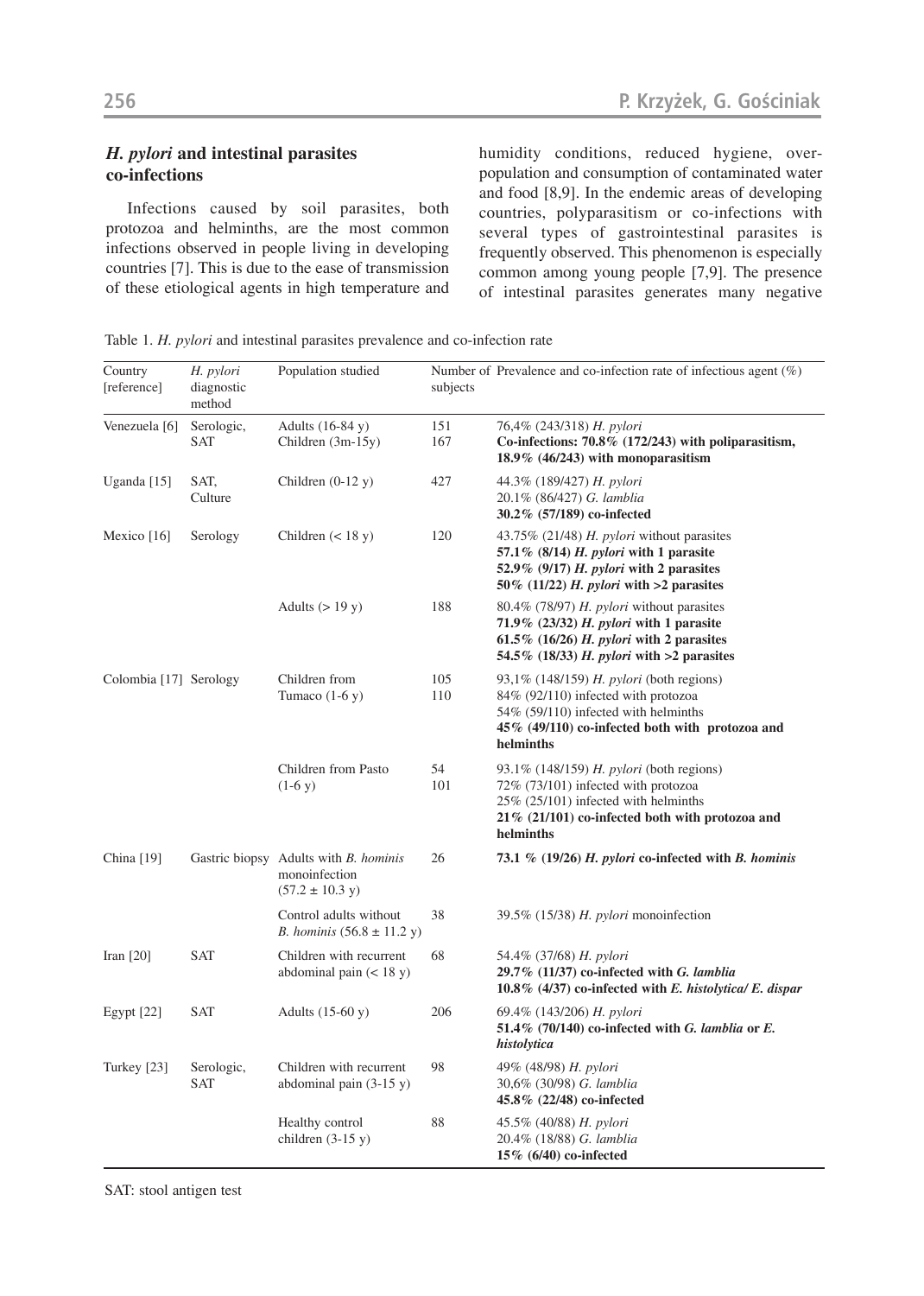health consequences, i.e. damage to host tissue, reduced nutrient absorption and malnutrition, or immune modulation [8]. Protozoa are single-celled organisms and can therefore rapidly grow in the host organism, leading to the development of complications such as malaise, fatigue, malnutrition, epigastric pain, inflammation or the digestive tract ulceration [10]. These parasites cause high mortality, especially in children, and often coexist with functional impairment of the immune system, for example during AIDS/ HIV [8]. The most common gastrointestinal protozoa include *Giardia lamblia*, *Entamoeba histolytica*, *Cryptosporidium parvum*, *Cyclospora cayetanensis*, *Dientamoeba fragilis*, *Blastocystis hominis*, *Isospora belli* and *Micromonospora* [8,10]. Helminths are multicellular and capable of surviving in the host organism for decades. Unlike the fast-growing protozoa that promote  $Th<sub>1</sub>$ polarization, helminth infections contribute to  $Th<sub>2</sub>$ recruitment. Thus, their presence is linked with immune suppression and enhancement of the regenerative processes within the digestive tract [7,11]. There are three classes of intestinal helminths: nematodes (*Ascaris lumbricoides*, *Ancylostoma duodenale*, *Necator americanus*, *Trichuris trichiura, Strongyloides stercoralis, Enterobius vermicularis, Toxocara canis/cati*), cestodes (*Taenia solium*/*saginata*, *Echinococcus granulosus*/*multilocularis*) and trematodes (*Fasciolopsis buski*, *Heterophes heteropes* and *Echnostoma ilocanum*) [8,12].

Colonization of humans by *H. pylori* and intestinal parasites is very common. In addition, the two groups share similar predisposing factors. Therefore, a determination of the frequency of coinfection and the effect of these organisms on immune system function is an important factor in public health promotion.

To our knowledge, there are only two studies reporting the relationship between *H. pylori* and intestinal parasites in Europe. The presence of *G. lamblia* was detected in 6.5% (9/137) of an Italian population with irritable bowel syndrome (IBS) and dyspepsia, eight cases of which were associated with *H. pylori* [13]. Another study found the coinfection rate with *G. lamblia* to be 44.6% (25/56) in Portugalete children with positive *H. pylori* status [14]. Due to the relatively small body of data on the incidence of intestinal parasites and *H. pylori* coinfections in developed countries, this review focuses on the prevalence of these pathogens in

developing areas.

Many studies have shown a significant relationship between the presence of *H. pylori* and intestinal parasites (Table 1). Studies using the stool antigen test (SAT) detection method found the incidence of *H. pylori* infection to range from 44.3% in Ugandan children [15] to 76.4% among the Venezuelan population [6]. Much higher values were achieved with serological detection in children and adults: 84.2% and 100% in Mexico [16] and 93.1% and 99% in Columbia [17], respectively. This indicates that the method of detecting active *H. pylori* infection using serological tests only is not sufficiently specific because of the risk of false positive results [18]. However, regardless of the method used to detect this bacterium, many *H. pylori* infections have been shown to be associated with infections caused by intestinal parasites.

#### **Co-infections with protozoa**

It has been observed that protozoa are often present in co-infections. In the Chinese population, the incidence of *H. pylori* was positively correlated with *Blastocystis hominis* infections, as patients infected with this parasite were more likely to have *H. pylori* in the bioptic samples (73.1%) than the uninfected control group (39.5 %) [19]. In children living in Ilham City with recurrent abdominal pain and positive *H. pylori* status, co-infections with *Giardia lamblia* and *Entamoeba histolytica/dispar* were reported in 29.7% and 10.8% of cases, respectively [20]. A group of the same researchers in a subsequent experiment on a wider population, including children and adults, showed a similar incidence of these etiologic factors, i.e. 30.7% for *G. lamblia* and 12.7% for *E. histolytica*/*dispar* [21]. In the Tanta City district in Egypt, an even higher prevalence of co-infections with these protozoa was observed, with more than half of the subjects presenting co-infection of *H. pylori* with either *E. histolytica* or *G. lamblia* [22]. In children from sub-Saharan Africa, it has been documented that people infected with *G. lamblia* had a threefold higher chance of co-occurrence with *H. pylori* (12.2% vs. 30.2%). Moreover, the highest frequency of *G. lamblia* isolation was demonstrated by children aged one to five years (28.7%; 43/150) [15]. A comparative experiment involving children with recurrent abdominal pain and a control group revealed no difference in the detection of *H. pylori* or *G. lamblia*. However, it was noticed that in the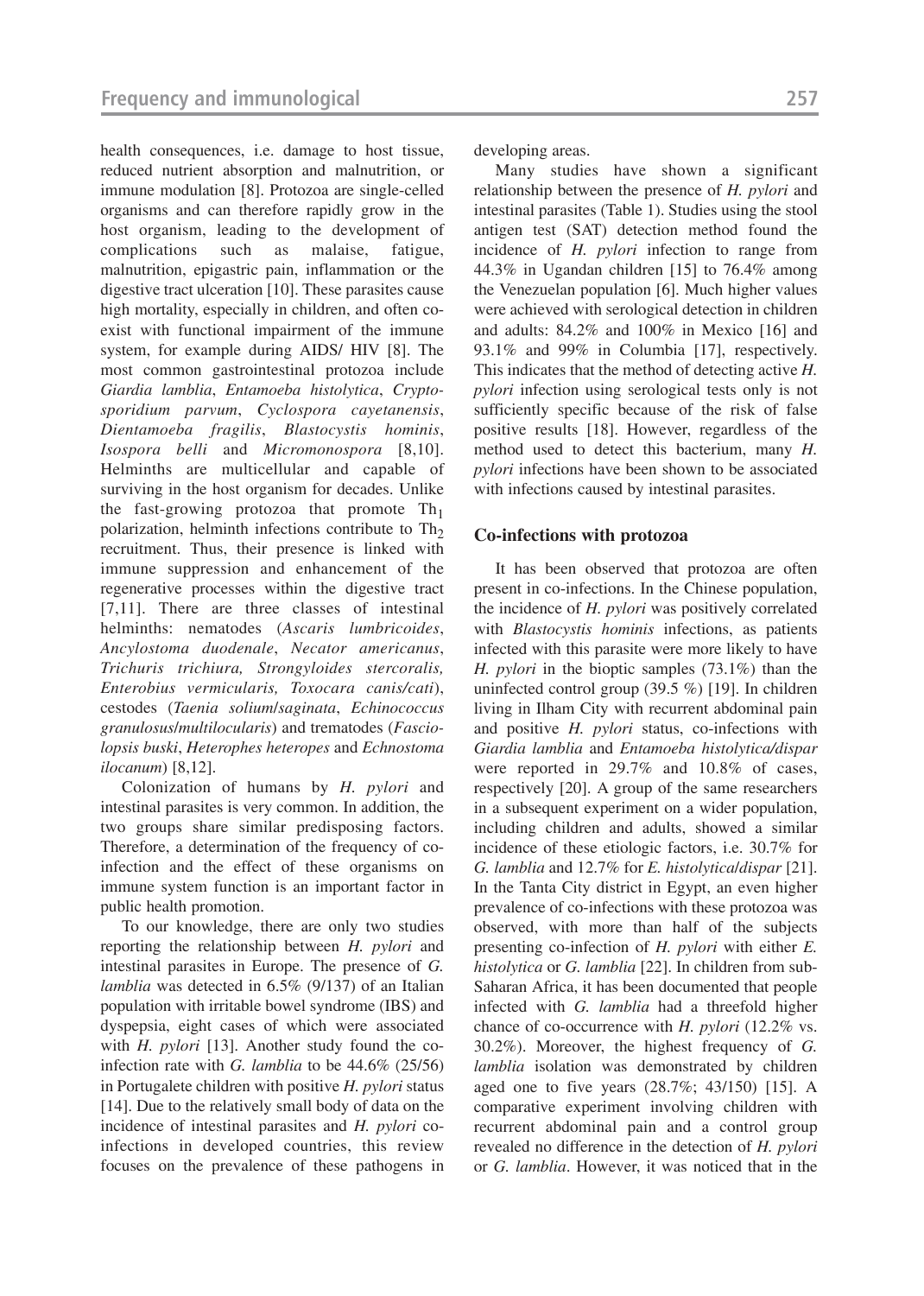group of children with gastrointestinal disorders the co-infection rate was three times higher than in asymptomatic children (45.8% vs. 15%) [23].

These results may suggest that the presence of both pathogens may aggravate the progression of gastrointestinal ailments. Isaeva et al. [24] collected bioptic and bile samples from 160 patients suffering from chronic cholecystitis associated with chronic gastroduodenitis; the presence of *G. lamblia* was detected in 47.5  $\pm$  3.95% of cases, and in the stomach in 29.09  $\pm$  6.12% of individuals. A close relationship was observed between *G. lamblia* and *H. pylori* infections, as all isolated protozoa coexisted with this bacterial species. Elsewhere, the presence of *G. lamblia* trophozoites was verified in biopsies taken from 54 gastric cancer patients and 100 subjects with peptic ulcers. Protozoa were isolated in 14.9% (8/54) and 20% (7/35), respectively. A significant correlation was observed between the presence of *G. lamblia* in gastric samples and *H. pylori* status, as 6/7 persons with peptic ulcers and all cases with gastric cancer coexisted with these microorganisms [25]. *H. pylori* infection is suggested to affect the increased secretion of proinflammatory cytokines IL-2 and IFN-γ in the gastric environment, resulting in a reduction of gastric acid secretion [26]. Abnormalities in acid barrier function and the presence of chronic atrophic gastritis favor colonization of this organ by other microorganisms, including *G. lamblia* [27,28].

The hypothesis of *H. pylori*-dependent gastric acid suppression, however, is not entirely true. *H. pylori* infections can contribute to both reduction or increase of gastric acid production. In fact, increased gastric acid secretion is often observed in the course of peptic ulcer and *H. pylori* antrum colonization. In contrast, the presence of these bacteria in the corpus region promotes elevated pH in the gastric environment, a condition predisposing to the development of carcinogenesis [29]. Therefore, it appears that the effect of *H. pylori* on parasitic infection depends on the location of this bacterium within the stomach. While *H. pylori* may improve the colonization of this niche by acidsensitive parasites during infection of the corpus region, a potentially inverse correlation is observed in the antrum localization of *H. pylori*.

#### **Co-infections with helminths**

It has been suggested that a relationship exists

between *H. pylori* and intestinal helminths. The incidence of *H. pylori* in the Venezuelan population was significantly higher when concurred with multiple parasitic infections (70.8%) than during monoparasitosis (18.9%) or without parasitic infection (10.3%) [6]. In addition, the seroprevalence of *H. pylori* was found to be almost twice as high in a group of children aged 0-5 years who were also infected by *Ascaris lumbricoides* than those who were not [6]; however, the opposite was observed in a Mexican population, where the amount of parasites was negatively correlated with *H. pylori* seroprevalence [16]. The discrepancies in the results obtained are probably determined by differences in the incidence of intestinal helminths. Fuenmayor-Boscán et al. [6] report a significantly higher rate of *H. pylori* and helminth co-infection  $(77.2–92.7%)$  than Torres et al.  $(< 5\%)$  [16].

Hence, the presence of intestinal helminths may seem to play a key role in regulating the *H. pylori* infection. Whary et al. [17] have verified the presence of intestinal parasites and *H. pylori* in children and adults living in two Colombian areas, i.e. Pasto, with a high gastric cancer rate, and Tumaco, where a low level of gastric carcinogenesis is recorded. There were no differences in the *H. pylori* incidence between the two study groups. It has been shown, however, that prevalence of parasitic infections is higher in the Tumaco region (93%) than in the Pasto (76%). Moreover, the Tumaco residents demonstrate more than twice the prevalence of helminthic infections (54%) than those of Pasto (25%). Among them, *Ascaris lumbricoides* was detected in 35% (38/110) and 22% (22/101) while *Trichuris trichiura* was found in 43% (47/110) and 8% (8/101), respectively. Indirect determination of parasitic infection intensity by IgE level measurement showed that the level of this immunoglobulin was higher among people from Tumaco: i.e. more than fivefold higher in children and twice in adults.

There is also a link between *H. pylori* infection and schistosomosis. *Schistosoma* does not belong to the intestinal helminths group, but its presence in the host organism can significantly affect the functioning of the digestive tract. The mature forms of these parasites are located within the mesenteric venules where they produce eggs. Many eggs do not leave the body, and contribute to the granulomatous immune response, and over time, this reaction is silenced, leading to the chronic form of intestinal schistosomosis [30]. Du et al. [31] report no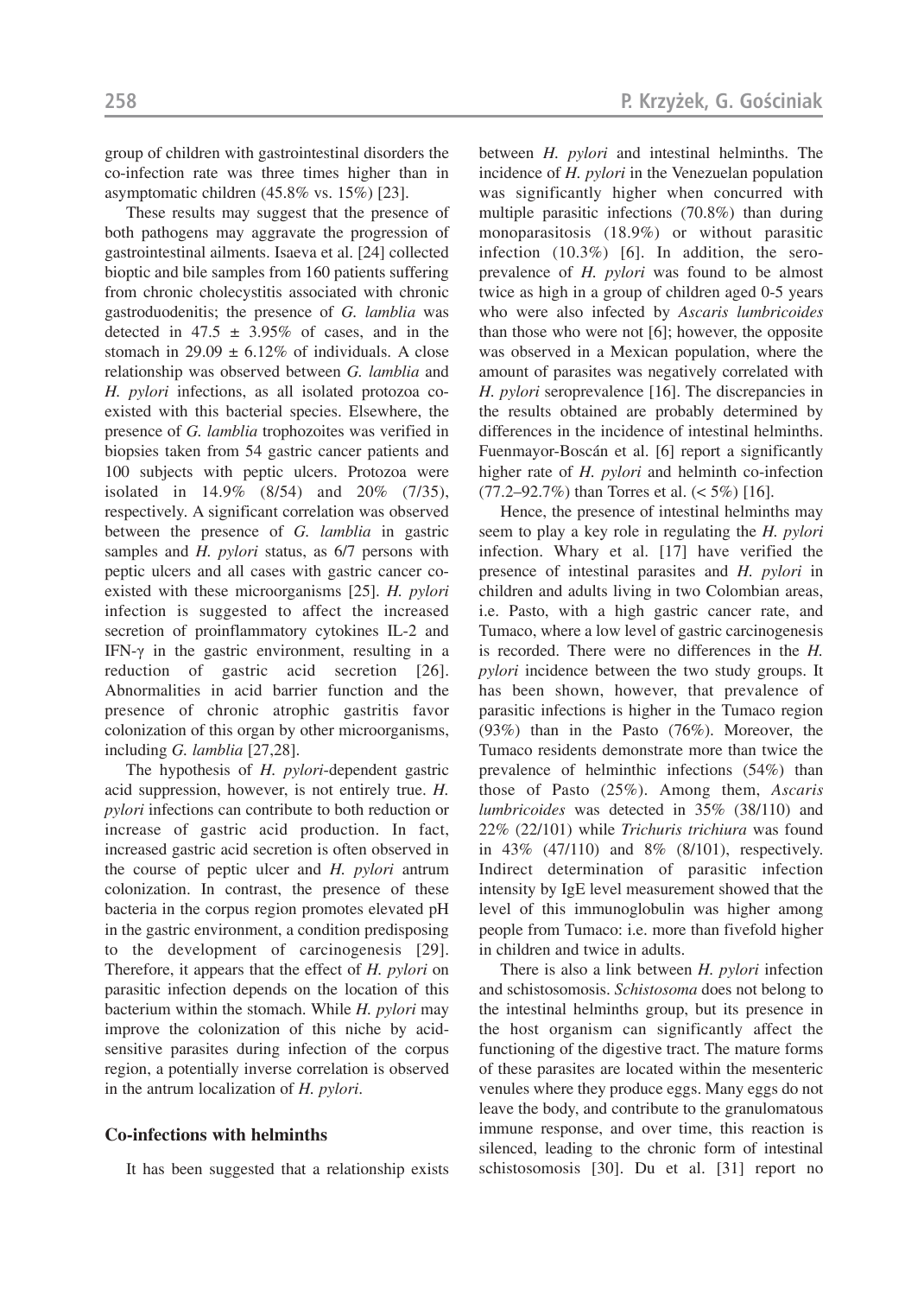difference in the incidence of *H. pylori* in patients with *Schistosoma japonicum* infection (53%) and non-infected cases (49.3%). In contrast, significantly lower incidence and titers of anti-CagA IgG antibodies were demonstrated in patients with coinfection (52.3%, 9.5 U/ml) than those without parasitic infection (75.8%, 18 U/ml). Moreover, the ratio of pepsinogen I/II was also higher during coinfection. These results suggest that the presence of parasites does not always affect the frequency of *H. pylori* infection, but may play an important role in modulating host response to ongoing infection, e.g. by affecting the host immune system.

#### **Response of the immune system to ongoing infections**

*H. pylori* infection induces the activation of innate and acquired response from the host immune system [4,32]. Th<sub>1</sub> and Th<sub>2</sub> cells play an important role in shaping this response with  $Th<sub>1</sub>$  dominating. These immune cells control the host cellular response, promote the secretion of proinflammatory cytokines IL-2 and INF- $\gamma$  and reduce Th<sub>2</sub>dependent immune activity. Recruitment of  $Th_{17}$ cells, which are the source of cytokines IL-17A, IL-17F, IL-21 and IL-22, is also observed. These mediators are involved in antimicrobial activity directed against extracellular bacteria and fungi, and the pathogenesis of autoimmune diseases [4,33,34]. An increase in IL-17 secretion affects the production of IL-8, the chemoattractant proinflammatory cytokine which promotes the chemotaxis of neutrophils into gastric tissue [35]. Chronic neutrophil infiltration has a strong destructive effect on the mucosa, as these cells generate oxidative stress by reactive forms of oxygen and nitrogen. Immune cell clusters also contain histaminereleasing mast cells, which induce vasodilatation and the formation of edemas [32]. Despite the involvement of both  $\text{Th}_1$  and  $\text{Th}_{17}$  cells in the *H*. *pylori* antimicrobial response, neither are capable of completely removing these microorganisms from the body; this is due to the fact that *H. pylori* promotes the recruitment of regulatory lymphocytes (Treg), which reduces the antibacterial host immune response and perpetuates the gastric mucosal infection [4].

#### **Immunological response against protozoa**

The presence of protozoa in the host organism

results in a similar immune response with strong polarization of lymphocytes towards  $Th_1$ . Antimicrobial type 1 response is characterized by the secretion of proinflammatory cytokines IL-2, IL-12 and IFN-γ. Their presence contributes to host tissue damage. These symptoms are further influenced by the activation of cellular responses (macrophages and neutrophils) and cytotoxic

lymphocytes (Tc) [36,37]. The development of gastritis, peptic ulcers, gastrointestinal metaplasia and gastric cancer in *H. pylori* infection are also dependent on the type 1 immune response [38]. For this reason, the presence of protozoa, which intensify this response, is likely to significantly aggravate these ailments. Such conclusions were drawn by Ek et al. [39], who indicate an increased risk of gastric oncogenesis in patients with *Toxoplasma gondii*. It cannot be excluded that intestinal protozoa, e.g. *G. lamblia*, *C. parvum* or *E. histolytica*, can also lead to the exacerbation of digestive system diseases [40]. The reverse tendency, and the suppression of hyperimmune response, have been implicated during *H. pylori* and *A. lumbricoides* co-infection [39].

#### **Immunological response against helminths**

The destruction of host tissues is a common phenomenon associated with helminthic infections [41]. Defense mechanisms, including highly toxic compounds, can significantly harm the host. However, as a result of host-parasite co-evolution, both organisms have developed co-existence mechanisms. This process of host-parasite matching is well described in helminths such as *A. lumbricoides* (roundworm) and *T. trichiura* (whipworm), and two species of hookworm: *N. americanus* and *A. duodenale* [42]. Unlike singlecell microorganisms that promote  $Th<sub>1</sub>$  polarization, helminth infections contribute to  $Th_2$  recruitment [43–47]. These cells secrete cytokines IL-4, IL-5, IL-10 and IL-13, whose production is liked with suppression of the proinflammatory immune response and regeneration of damaged tissues. This process is conducive to the recruitment of eosinophils, alternative macrophage activation and blockage of  $Th_1$ -mediated response [12,41]. Eosinophils store many compounds involved in tissue repair and remodeling, including cytokines, growth factors, cationic proteins and matrix metalloproteases (MMPs) [48].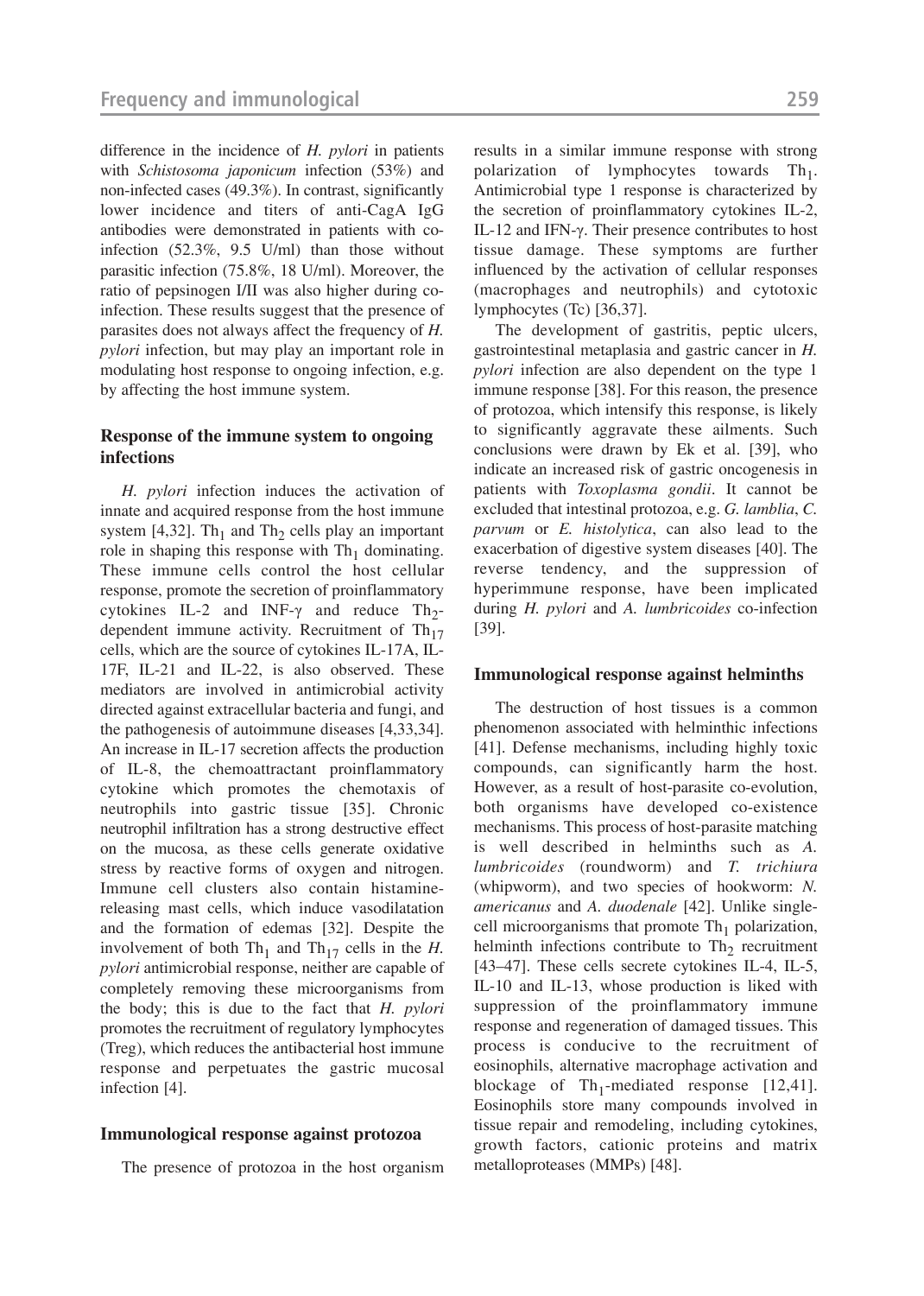Alternatively activated macrophages (AAM/ M2) are larger and more multivacuolar than the classically activated macrophages (CAM/ M1), which protect against the development of infection but may contribute to the initiation of inflammatory processes. The specific properties of AAM include the ability to induce differentiation of  $\text{Th}_0$  cells into  $Th<sub>2</sub>$  cells and activate eosinophils and eosinophildependent IgE production [11,41]. The mechanism responsible for  $Th_2$  differentiation is not well understood, but it is suggested that the agents potentially involved in this process are TGF-β, antiinflammatory cytokines produced by AAM. Their production correlates with the inhibition of IFN-γ secretion during primary stimulation and therefore promotes the shift in cell differentiation towards Th<sub>2</sub> [49]. It has been shown that AAM clusters express eosinophil chemoattractant agents: Ccl24 (eotaxin-2) and Ccl8. Their presence contributes to the increased influx of these cells and eosinophilmediated IgE production [50]. In addition, AAM regulate the extracellular matrix turnover and scarring processes [11,41]. An important enzyme produced by AAM is arginase I (Arg I). Arg Ipositive macrophages maintain balance between Treg and  $Th_{17}$  in the gastrointestinal mucosa and cause suppression of endotoxemia, neutrophilia, differentiation of M1 macrophages and  $Th_{17}$  cells, thus in turn suppressing the proinflammatory response [51].

The initial stages of helminth infection are associated with a strong host response. These mechanisms include both tissue reconstruction (tolerance) and defense processes [37]. For example, enhanced collagen synthesis contributes to both regeneration and parasite encapsulation [37,52]. During prolonged exposure of the host organism to helminthic antigens, a gradual decrease in proinflammatory activity and an increased response from the Treg cells occurs [11,45]. The immunomodulating pathways that regulate peripheral tolerance mechanisms rely on helminthbased IL-10 synthesis and the production of parasitic TGF-β analogs [38]. The synthesis of antiinflammatory IL-10 and TGF- $β$  is associated with the possibility of persistent host infection, reduced T cell activity, the suppression of tissue damage and a profibrinogenic effect [41]. The ability to induce anti-inflammatory cytokines and promote immune suppression has been demonstrated in parasites such as *Hymenolepis nana*, *Trichuris trichiura*, *Ascaris lumbricoides*, *Strongyloides stercoralis* and

*Enterobius vermicularis* [53].

Many studies assessing the effect of helminths on  $Th_1$ -dependent response mitigation include a model parasitic organism, i.e. the intestinal nematode – *Heligmosomoides polygyrus* [11]. It has been shown that colonization with this parasite lowers IL-17A levels and increases the activity of type 2 (IL-4 and IL-10) immune responses, thus protecting against gastrointestinal mucosa inflammation [54]. A 5-month study of *H. pylori* and *Heligmosomoides polygyrus* co-infection on gastric mucosal ulceration and proliferative processes by Whary et al. [55] found that the coexistence of these organisms correlated with a reduction of gastric atrophy, dysplasia and *H. pylori*-mediated microflora changes. The presence of non-invasive (8/12) and invasive (2/12) gastric tumors was noted in individuals with *H. pylori* monoinfection. Oncogenesis detection was significantly lower in mice with co-infection, as four out of 10 subjects had non-invasive dysplasia, and no invasive neoplasms were identified. Similar observations were made by Fox et al. [56] during co-infection of *Helicobacter felis* and *H. polygyrus*. This contributed to the polarization of  $Th<sub>1</sub>$  towards Th<sub>2</sub> profile and the reduction of proinflammatory cytokines and chemokines, with the consequential alleviation of gastric atrophy .

To sum up, the development of gastritis, peptic ulcer, gastrointestinal metaplasia and gastric cancer in *H. pylori* infection are dependent on the type 1 immune response. It seems that the co-infections of *H. pylori* with protozoa may contribute to the strengthening of the pathogenesis within the gastrointestinal tract. This mechanism is conditioned by the recruitment of the same immune cells, i.e. Th<sub>1</sub> cells, by both types of microorganisms. The activation of type 1 immune response promotes inflammatory and degenerative processes in the tissues of the digestive tract. The reverse relationship between *H. pylori* existence and inflammation of the gastrointestinal tract is observed during coinfection with intestinal helminths; their presence may lead to alleviation of the overactive immune response to *H. pylori* by suppressing the differentiation of M1 macrophages and  $Th<sub>1</sub>$  cells, and stimulating the regeneration and recruitment of AMM and Th<sub>2</sub> cells.

Polyparasitism, or co-infections with several types of gastrointestinal parasites, is often observed in developing countries, and simultaneous human colonization by *H. pylori* and intestinal parasites is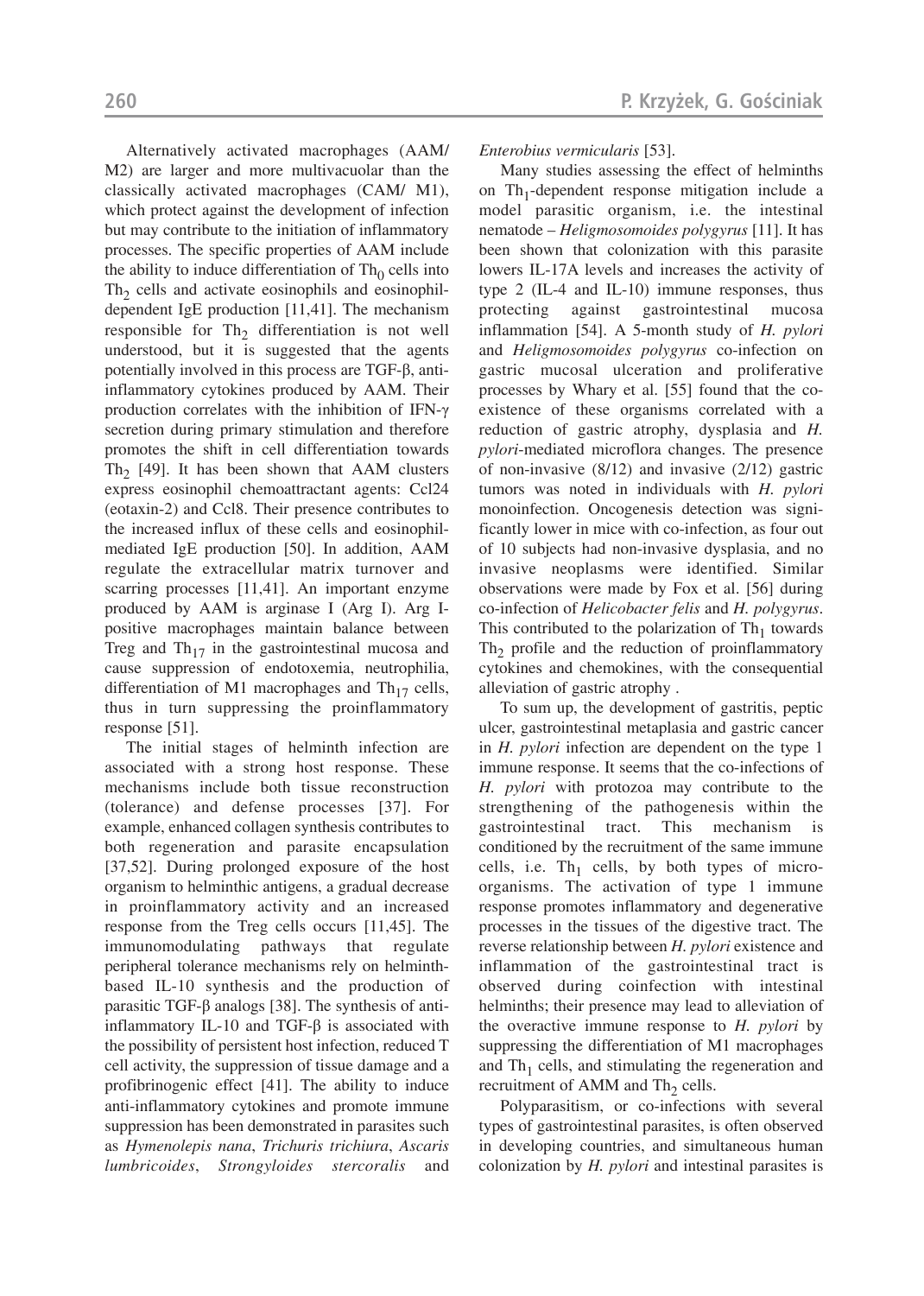a common phenomenon. Moreover, predisposing factors are coincident in both groups of these pathogens, including low age, immunosuppression status, low socioeconomic and educational status, and consumption of contaminated water sources. During *H. pylori* infection, strong polarization of  $Th<sub>1</sub>$  cells is observed. These cells activate the processes involved in the elimination of microorganisms from the host organism, but they can also result in tissue damage. The development of *H. pylori*-mediated gastric mucosal inflammation, peptic ulcer and gastric cancer is strongly correlated with the promotion of the type 1 immune response. The presence of protozoa, which contribute to the recruitment of the same type of cells, is highly likely to intensify this response and exacerbate the damage to the gastric mucosa. The reverse tendency, and the polarization of lymphocytes towards  $Th<sub>2</sub>$  occurs during intestinal helminth infection. The presence of helminths enhances the regenerative processes within the digestive tract and ameliorates the host overresponse.

A review of the literature suggests that *H. pylori* and/or protozoan co-infection with intestinal helminths may be a buffering mechanism contributing to alleviation of the  $Th_1$ -dependent response and protecting against inflammation within the gastrointestinal tract. Still, more research is needed to understand the complexity and consequences of these interactions.

#### **References**

- [1] Valenzuela M.A., Canales J., Corvalán A.H., Quest A.F.G. 2015. *Helicobacter pylori*-induced inflammation and epigenetic changes during gastric carcinogenesis. *World Journal of Gastroenterology* 21: 12742-12756. doi:10.3748/wjg.v21.i45.12742
- [2] Roesler B.M., Rabelo-Gonçalves E.M.A., Zeitune J.M.R. 2014. Virulence factors of *Helicobacter pylori*: a review. *Clinical Medicine Insights: Gastroenterology* 7: 9-17. doi:10.4137/FCGast.S13760
- [3] Eusebi L.H., Zagari R.M., Bazzoli F. 2014. Epidemiology of *Helicobacter pylori* infection. *Helicobacter* 19: 1-5. doi:10.1111/hel.12165
- [4] Larussa T., Leone I., Suraci E., Imeneo M., Luzza F. 2015. *Helicobacter pylori* and T helper cells: Mechanisms of immune escape and tolerance. *Journal of Immunology Research* 2015: 1-10. doi:10.1155/2015/F981328
- [5] Khalifa M.M., Sharaf R.R., Aziz R.K. 2010. *Helicobacter pylori*: a poor man's gut pathogen? *Gut Pathogens* 2: 2. doi:10.1186/1757-4749-2-2
- [6] Fuenmayor-Boscán A.D., Hernández I.M., Valero

K.J., Paz A.M., Sandrea L.B., Rivero Z. 2016. Association between *Helicobacter pylori* and intestinal parasites in an Añu indigenous community of Venezuela. *Indian Journal of Gastroenterology* 35: 106-112. https://doi.org/10.1007/s1266

- [7] Haque R. 2007. Human intestinal parasites. *The Journal of Health, Population and Nutrition* 25: 387- 391.
- [8] Harhay M.O., Horton J., Olliaro P.L. 2010. Epidemiology and control of human gastrointestinal parasites in children. *Expert Review of Anti-infective Therapy* 8: 219-234. http://dx.doi.org/10.1586/eri.09.119
- [9] Schmidlin T., Hürlimann E., Silué K.D., Yapi R.B., Houngbedji C., Kouadio B.A., Acka-Douabélé C.A., Kouassi D., Ouattara M., Zouzou F., Bonfoh B., N'Goran E.K., Utzinger J., Raso G. 2013. Effects of hygiene and defecation behavior on helminths and intestinal protozoa infections in Taabo, Côte d'Ivoire. *PLOS ONE* 8: e65722. doi:10.1371/journal.pone.0065722
- [10] Abdullah I., Tak H., Ahmad F., Gul N., Nabi S., Sofi T.A. 2016. Predominance of gastrointestinal protozoan parasites in children: A brief review. *Journal of Health Education Research and Development* 4: 194. https://doi.org/10.4172/2380-5439.1000194
- [11] Maizels R.M., Yazdanbakhsh M. 2003. Immune regulation by helminth parasites: Cellular and molecular mechanisms. *Nature Reviews Immunology* 3: 733-744. doi:10.1038/nri1183
- [12] Bethony J., Brooker S., Albonico M., Geiger S.M., Loukas A., Diemert D., Hortez P.J. 2006. Soiltransmitted helminth infections: Ascariasis, trichuriasis, and hookworm. *Lancet* 367: 1521-1532. https://doi.org/10.1016/S0140-6736(06)68653-4
- [13] Grazioli B., Matera G., Laratta C., Schipani G., Guarnieri G., Spiniello E., Imeneo M., Amorosi A., Focí A., Luzza F. 2006. *Giardia lamblia* infection in patients with irritable bowel syndrome and dyspepsia: A prospective study. *World Journal of Gastroenterology* 28: 1941-1944.
	- https://dx.doi.org/10.3748/wjg.v12.i12.1941
- [14] Julio C., Vilares A., Oleastro M., Ferreira I., Gomes S., Monteiro L., Nunes B., Tenreiro R., Angelo H. 2012. Prevalence and risk factors for *Giardia duodenalis* infection among children: A case study in Portugal. *Parasite Vectors* 5: 22. doi:10.1186/1756-3305-5-22
- [15] Ankarklev J., Hestvik E., Lebbad M., Lindh J., Kaddu-Mulindwa D.H., Andersson J.O., Tylleskär T., Tumwine J.K., Svärd S.G. 2012. Common coinfections of *Giardia intestinalis* and *Helicobacter pylori* in non-symptomatic Ugandan children. *PLOS Neglected Tropical Diseases* 6: e1780. https://doi.org/10.1371/journal.pntd.0001780
- [16] Torres J., Perez G.P., Ximenez C., Munoz L., Camorlinga-Ponce M., Ramos F., Gomez A., Muñoz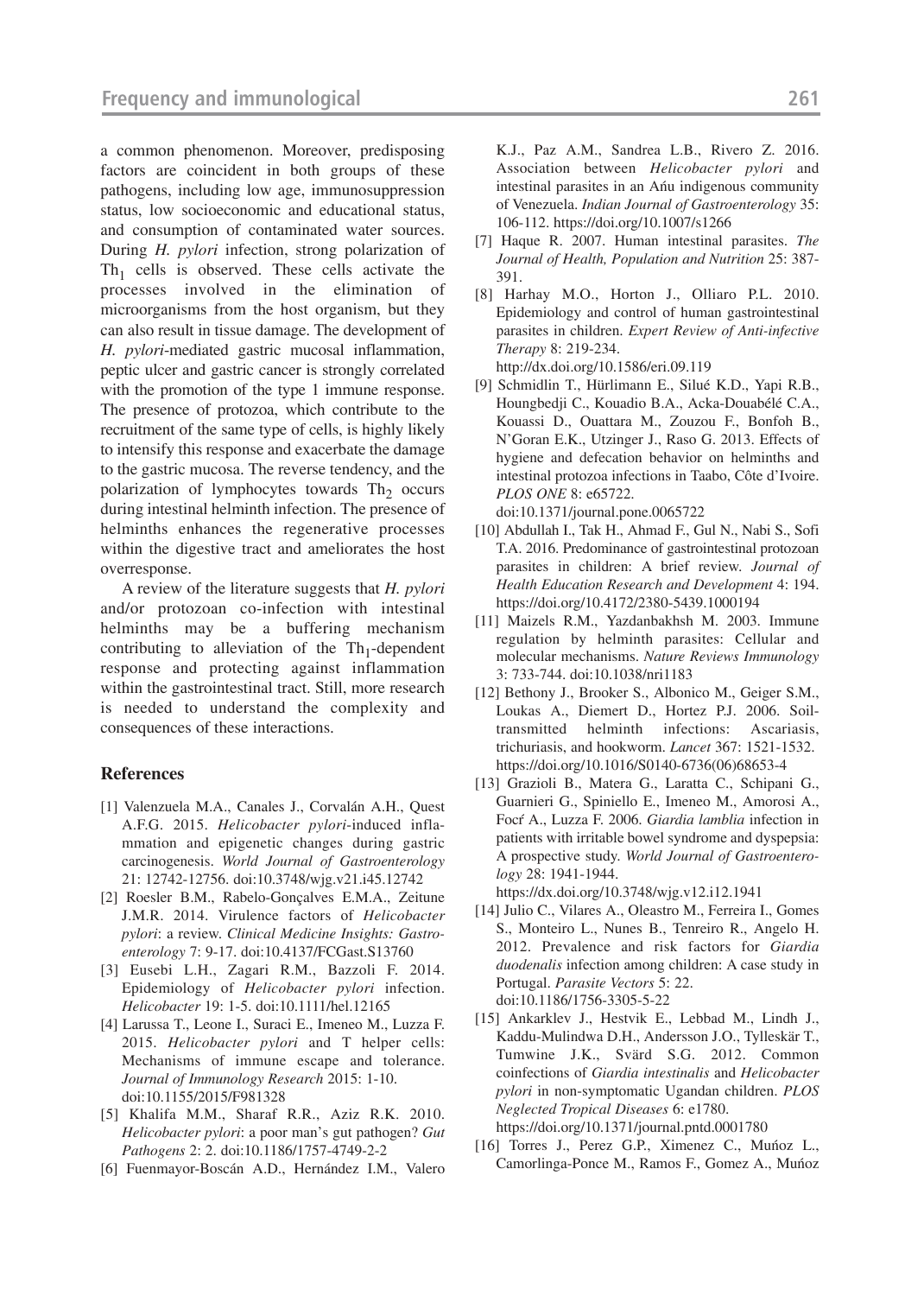O. 2003. The association of intestinal parasitosis and *H. pylori* infection in children and adults from a Mexican community with high prevalence of parasitosis. *Helicobacter* 8: 179-185.

doi:10.1046/j.1523-5378.2003.00142.x

- [17] Whary M.T., Sundina N., Bravo L.E., Correa P., Quinones F., Caro F., Fox J.G. 2005. Intestinal helminthiasis in Colombian children promotes a Th2 response to *Helicobacter pylori*: Possible implications for gastric carcinogenesis. *Cancer Epidemiology, Biomarkers and Prevention* 14: 1464-1469. http://cebp.aacrjournals.org/content/14/6/1464
- [18] Nugalieva Z.Z., Opekun A.R., Graham D.Y., Graham D.Y. 2006. Problem of distinguishing falsepositive tests from acute or transient *Helicobacter pylori* infections. *Helicobacter* 11: 69-74.

https://doi.org/10.1111/j.1523-5378.2006.00380.x

[19] Chen T.L., Chan C.C., Chen H.P., Fung C.P., Lin C.P., Chan W.L., Liu C.Y. 2003. Clinical characteristics and endoscopic findings associated with *Blastocystis hominis* in healthy adults. *The American Journal of Tropical Medicine and Hygiene* 69: 213-216.

https://doi.org/10.4269/ajtmh.2003.69.213

- [20] Kazemian H., Shavalipour A., Mohebi R., Ghafurian S., Aslani S., Maleki A., Kardan J., Heidari H., Sadeghifard N. 2014. Estimation of the parasitic infection prevalence in children with *Helicobacter pylori* infection in Ilam City (2012-2013). *Archives of Pediatric Infectious Diseases* 2: e15294. http://dx.doi.org/10.5812/pedinfect.15294
- [21] Kazemian H., Heidari H., Yamchi J.K., Shavalipour A., Ghafourian S., Mohebi R., Heidari H., Sadeghifard N. 2016. Relationship between *Helicobacter pylori* infection and parasitic infection in patients in Ilam. *Infection, Epidemiology and Medicine* 2: 15-17.

http://dx.doi.org/10.18869/modares.iem.2.2.15

- [22] Sabah A.A., Gneidy M.R., Saleh N.M.K. 2015. Prevalence of *Helicobacter pylori* infection among adult patients with different gastrointestinal parasites in Tanta City district. *Journal of the Egyptian Society of Parasitology* 45: 101-106. doi:10.12816/0010855
- [23] Moreira E.D., Nassri V.B., Santos R.S., Matos J.F., de Carvalho W.A., Silvani C.S., Santana e Sant'ana C. 2005. Association of *Helicobacter pylori* infection and giardiasis: Results from a study of surrogate markers for fecal exposure among children. *World Journal of Gastroenterology* 11: 2759-2763. https://dx.doi.org/10.3748/wjg.v11.i18.2759
- [24] Isaeva G.S., Efimova N.G. 2010. Gastrointestinal giardiasis associated with *Helicobacter pylori*. *Experimental and Clinical Gastroenterology* 6: 30-34 (in Russian with summary in English).
- [25] Misra V., Misra S.P., Dwivedi M., Singh P.A. 2006. *Giardia lamblia* trophozoites in gastric biopsies. *Indian Journal of Pathology and Microbiology* 49:

519-523.

- [26] Padol I.T., Hunt R.H. 2004. Effect of Th1 cytokines on acid secretion in pharmacologically characterised mouse gastric glands. *Gut* 53: 1075-1081. https://dx.doi.org/10.1136/gut.2003.026435
- [27] Hosni H., Kamel M., Kotb M., Gheith M. 2012. Histopathological study of upper gastrointestinal tract for *Helicobacter pylori* and giardiasis in Egyptian children. *The Medical Journal of Cairo University* 80: 283-291.
- [28] Windle H.J., Kelleher D., Crabtree J.E. 2007. Childhood *Helicobacter pylori* infection and growth impairment in developing countries: A vicious cycle? *Pediatrics* 119: e754-759.

https://doi.org/10.1542/peds.2006-2196

- [29] Konturek S.J., Konturek P.C., Konturek J.W., Plonka M., Czesnikiewicz-Guzik M., Brzozowski T., Bielanski W. 2006. *Helicobacter pylori* and its involvement in gastritis and peptic ulcer formation. *Journal of Physiology and Pharmacology* 57: 29-50.
- [30] Colley D.G., Bustinduy A.L., Secor W.E., King C.H. 2014. Human schistosomiasis. *Lancet* 383: 2253- 2264.

http://dx.doi.org/10.1016/S0140-6736(13)61949-2

- [31] Du Y., Agnew A., Ye X., Robinson P.A., Forman D., Crabtree J.E. 2006. *Helicobacter pylori* and *Schistosoma japonicum* co-infection in a Chinese population: helminth infection alters humoral responses to *H. pylori* and serum pepsinogen I/II ratio. *Microbes and Infection* 8: 52-60. https://doi.org/10.1016/j.micinf.2005.05.017
- [32] Ieni A., Barresi V., Rigoli L., Fedele F., Tuccari G., Caruso R.A. 2016. Morphological and cellular features of innate immune reaction in *Helicobacter pylori* gastritis: A brief review. *International Journal of Molecular Sciences* 17: 109. http://dx.doi.org/10.3390/ijms17010109
- [33] Khamri W., Walker M.M., Clark P., Atherton J.C., Thursz M.R., Bamford K.B., Lechler R.I., Lombardi G. 2010. *Helicobacter pylori* stimulates dendritic cells to induce interleukin-17 expression from CD4+ T lymphocytes. *Infection and Immunity* 78: 845-853. https://dx.doi.org/10.1128/IAI.00524-09
- [34] D'Elios M.M., Manghetti M., De Carli M., Costa F., Baldari C.T., Burroni D., Telford J.L., Romagnani S., Del Prete G. 1997. T helper 1 effector cells specific for *Helicobacter pylori* in the gastric antrum of patients with peptic ulcer disease. *The Journal of Immunology* 158: 962-967.
- [35] Luzza F., Parrello T., Monteleone G., Sebkova L., Romano M., Zarrilli R., Imeneo M, Pallone F. 2000. Up-regulation of IL-17 is associated with bioactive IL-8 expression in *Helicobacter pylori*-infected human gastric mucosa. *The Journal of Immunology* 165: 5332-5337.

https://doi.org/10.4049/jimmunol.165.9.5332

[36] Engwerda C.R., Ng S.S., Bunn P.T. 2014. The